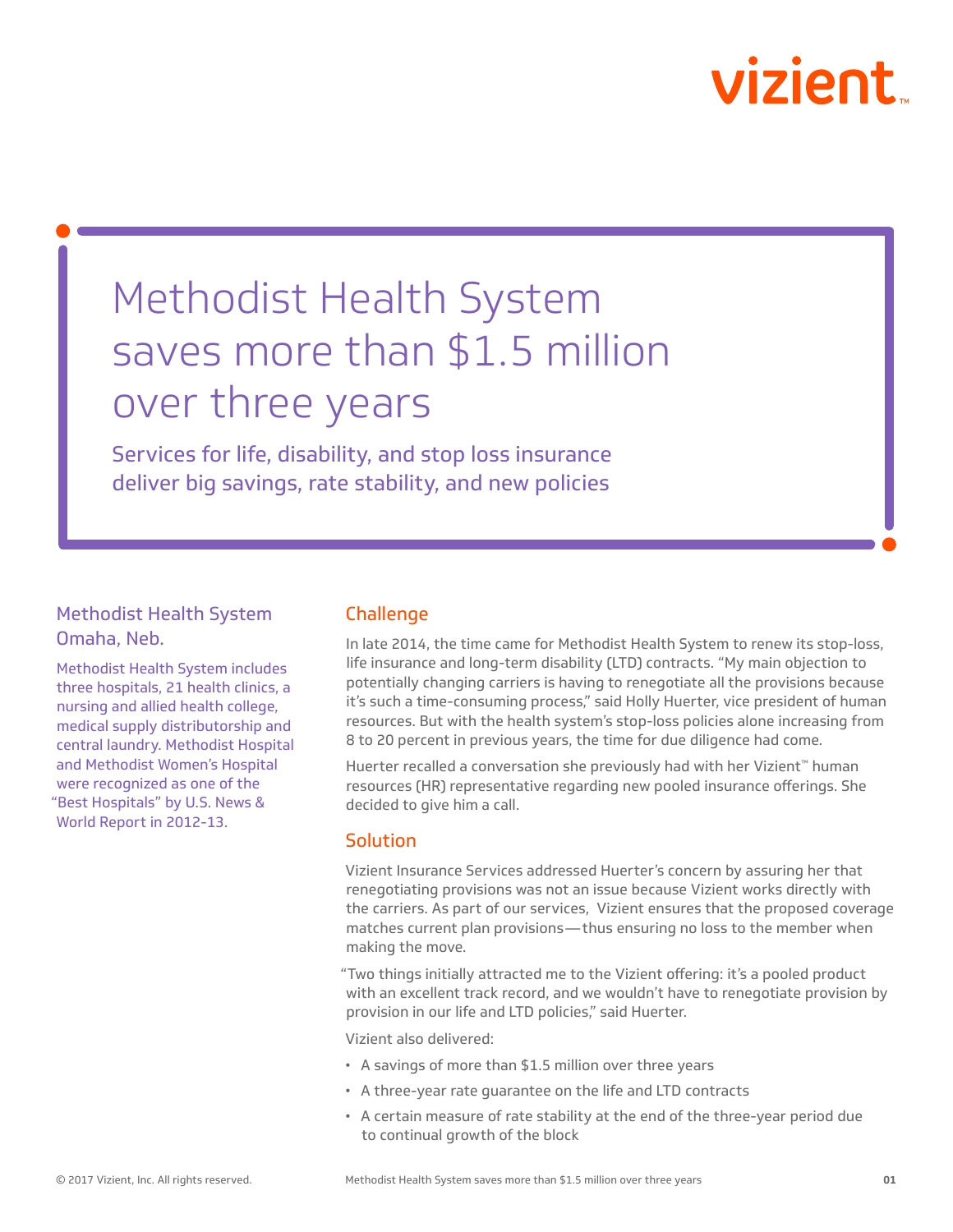*"Vizient brings a lot of broad and deep expertise to the table, and because of that, they also bring innovation. They've been able to bring solutions for us not just a bid."*

Holly Huerter Vice President of Human Resources Methodist Health System

That \$1.5 million was a bit more than half the savings that Huerter's value analysis team needed to shave from its budget over three years. "It was significant in terms of the HR budget and our value analysis strategic initiative for all three of those years," she said. "It helped us avoid having to reduce in other areas—either by rolling back benefits or decreasing labor costs."

In today's health care market, the rate guarantee and stability offer their own kind of value, according to Huerter. "Not having to negotiate a yearly renewal is fabulous, and the rate guarantees and some parameters on future rate increases is extremely helpful in terms of planning and budgeting."

The benefits of being part of an insurance pool are valuable and lasting, according to Meg Whaley, benefits coordinator. "Because the Vizient pool is much larger than just our organization, we're able to reap the rewards of rate stability and extended rate guarantees that we likely wouldn't have otherwise."

Huerter, fully expecting her stop-loss to increase at least eight to nine percent before switching to Vizient Insurance Services, was also impressed to learn that the Vizient stop-loss pool has averaged below 3 percent renewal increase since inception.

"That's critical for us, because when we have particularly good years in the health care plan, we may not need to increase employee premiums. But if our administrative fees are going up, we may have to," Huerter explained. "So coming in under budget made the difference between having to increase employee rates or not—and that's huge."

Going direct with Vizient Insurance Services also meant lower broker and consulting fees. "Those dollars can go straight to benefits as opposed to paying those fees," said Huerter. "That's very powerful and enables us to continue offering a competitive benefits program."

Implementation was smooth as promised, with coverage effective at the first of their renewal year. "Vizient was there all the way, making sure things were going according to plan," said Whaley. "When there were issues, they were there to usher along the process and ensure that commitments were carried through and that we received the products we were looking for."

Huerter, who experienced many conversions in her 31 years in the industry, says Vizient supported her organization before, during and since the conversion. "Vizient took the time to get to know the organization and our challenges. They did all the heavy lifting of reading through the documents to ensure that all the necessary elements were there. They spent the time to go line by line to make sure that our current program would come across intact. At the same time, they let us know about best practices or changes they thought we should make, and they were right on top of any issues."